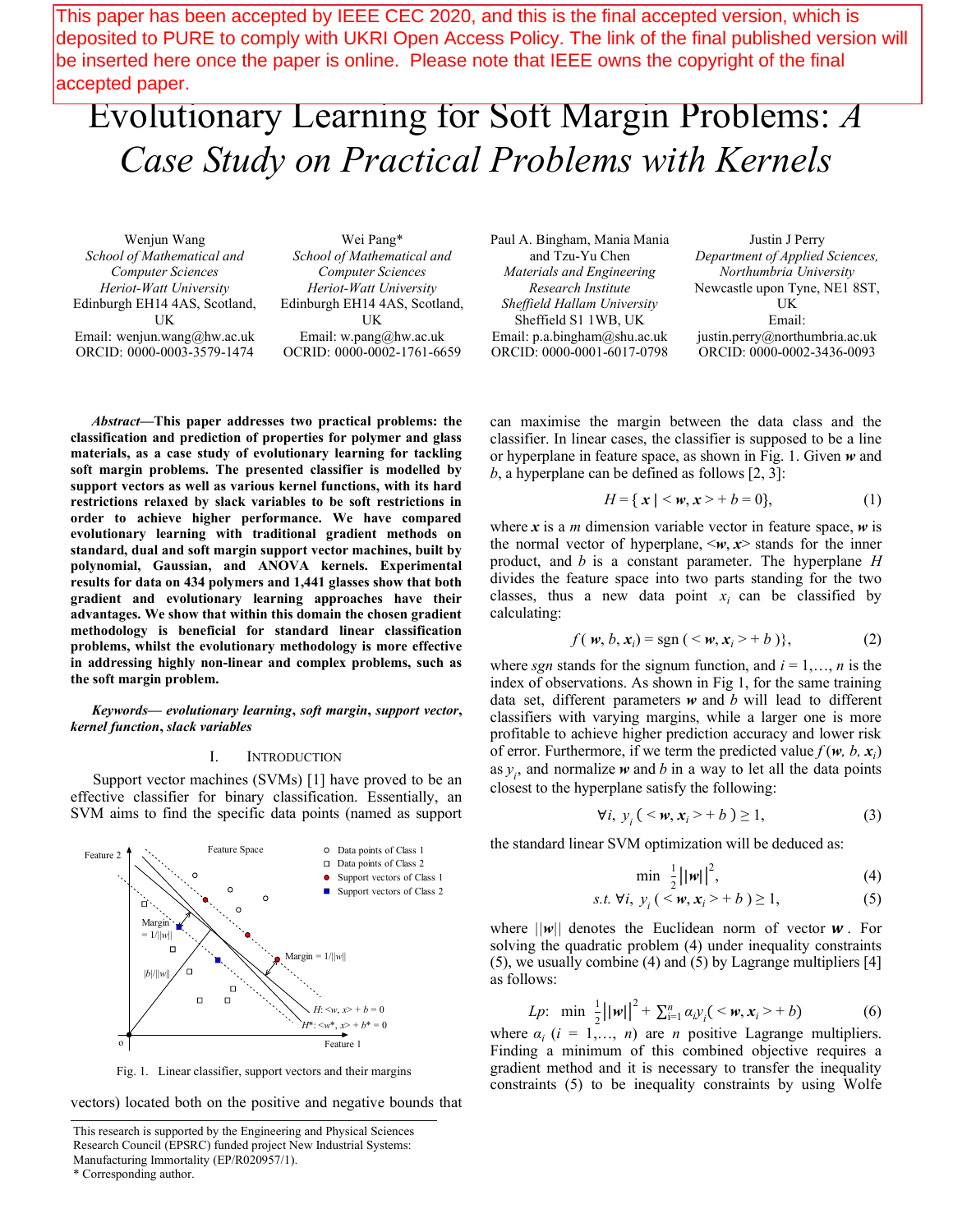duality. In short, here we give the final expression of SVM dual problem as follows:

*Ld*: max 
$$
\sum_{i=1}^{n} \alpha_i - \frac{1}{2} \sum_{i=1}^{n} \sum_{j=1}^{n} y_j y_j \alpha_i \alpha_j < x_i, x_j >
$$
 (7)

s.t. 
$$
\forall i, \ \alpha_i \ge 0 \text{ and } \sum_{i=1}^n \alpha_i y_i = 0
$$
 (8)

where *n* is the number of observations,  $\langle x_i, x_j \rangle$  stands for the kernel function which can be either linear or non-linear depending on the particular problem. By solving the dual problem (7) restricted by (8), we obtain the optimal parameters  $\alpha_i^*$ , and further calculate the optimal parameter  $\boldsymbol{w}^*$  and  $\boldsymbol{b}^*$  to get the classifier for the original problem (4).

Generally, researchers use gradient-based optimization methods [2], [5] to solve (7) and (8). However, there are two tough issues usually encountered in tacking practical problems: (A) Uncertainty over choice of kernel functions. In most cases solving practical problems, such as the polymer and glass classification problems in this work, we do not have prior knowledge of the most appropriate kernel(s). Thus, choosing the kernel by either empirical models or feature mining approaches, is still challenging. (B) The failure of the traditional gradient method. First, in non-linear and large-scale cases [6], some employed kernels would be very complex and might introduce unexpected computational error. Second, for kernels that are not positive semidefinite, the unique global optimum does not exist, which means we cannot approach the optimal solution by using gradient method.

For the first issue (Issue A), a heuristic method for automatic feature selection was designed by using an evolutionary algorithm [7], where the kernels were treated as individuals in the population, and the best kernel will be presented as the final output. However, this will divide the original problem into two stages: kernel selection and problem solving. Recently, ensemble learning approaches have been developed by maintaining a set of kernels and driving them adaptively by the proposed strategies or criteria [3, 7]. However, in this way, some of the kernels in the pre-set ensemble may be not so exact to approximate the ideal kernel. Therefore slack variables were introduced which could relax the hard constraints  $(5)$  to become softer constraints  $[8, 10]$ , so that the kernels used could be equally considered as the ideal unknown one. Of course, the introduced positive slack variables will form an additional objective to be minimized, thus choosing an appropriate weighting parameter for balancing the margin objective and slack objective will affect the final optimum [10, 11].

For the second issue (Issue B), evolutionary learning [13] works, and it is a type of bio-inspired method for solving highly complex, non-linear and larger-scale optimization problems by combining an evolutionary strategy with machine learning [7, 13–17]. Compared to the traditional gradient methods, evolutionary learning has shown advantages in tackling practical problems, especially those which are nondifferentiable or very difficult to model mathematically. Evolutionary learning shows the effectiveness in running combinations of multiple SVMs [14], parallel evolutionary algorithms [6], and evolving an ensemble of models [17]. Moreover, the evolutionary learning method is good at dealing with multi-objective optimisation problems [18], which avoids the need of weighting parameters to balance various objectives.

In this research, aiming to tackle polymer and glass materials classification and prediction problems, both of the kernel and slack methods will be used to model the classifiers, and the evolutionary algorithm be carried out on the Ld model in (7) and (8). We will treat information such as properties and chemical compositions as problem features, and the types of polymer and glass materials as labels. The classification task is essentially to construct a mapping modelled from the feature data to their labels. These mappings are usually highly coupled by unknown functions and thus are so complex that a linear kernel is not competent. One way to approach this is to use non-linear kernels, such as polynomial, Gaussian [2, 9] and ANOVA [19] kernels.

The rest of this paper is organised as follows: Section II briefly reviews three common non-linear kernels and the soft margin problem by introducing slack variables. An evolutionary learning method is introduced in Section III, and this is compared with a traditional gradient method on two practical problems by using standard, dual, and soft margin SVMs in Section IV. The experimental investigation on different kernels is also carried out in Section IV. Finally, conclusions are drawn, and future work outlined in Section V. The contributions of this paper are summarized as follows:

- (1) Two practical problems are presented in this work as a case study for the soft margin problem-solving by evolutionary learning.
- (2) The performance of both evolutionary learning and gradient-based methods are demonstrated to compare their particular advantages.

## II. KERNEL AND SLACK METHODS

#### A. Kernel Functions for SVM

In the feature space shown by Fig. 1, as we suppose a hyperplane to be the binary classifier, in (7) we have a linear kernel function  $\langle x_i, x_j \rangle = x_i^T x_j$ . However, in most practical cases, the data is non linearly separable, and it needs to be transferred to another feature space by:

$$
\phi: x \in R^M \mapsto \phi(x) \in F \in \mathbb{R}^m \tag{9}
$$

In the new feature space  $F \in \mathbb{R}^m$ , the data are expected to be separated by a linear SVM. For simplicity, we briefly list three common kernels [9] which will be tested in our subsequent experiments.

# 1) Polynomial Kernel

Frequently, a polynomial kernel refers to the following case:

$$
k_d(x, z) = (\langle x, z \rangle + R)^d \tag{10}
$$

where x and z denotes vector variables in  $R^M$ , d stands for the degree of polynomial kernel,  $R$  is a constant parameter. Expanding the polynomial kernel by using the binomial theorem [20] we have a general expression as:

$$
k_d(x, z) = \sum_{s=0}^d {d \choose s} R^{d-s} < x, z >^s
$$
 (11)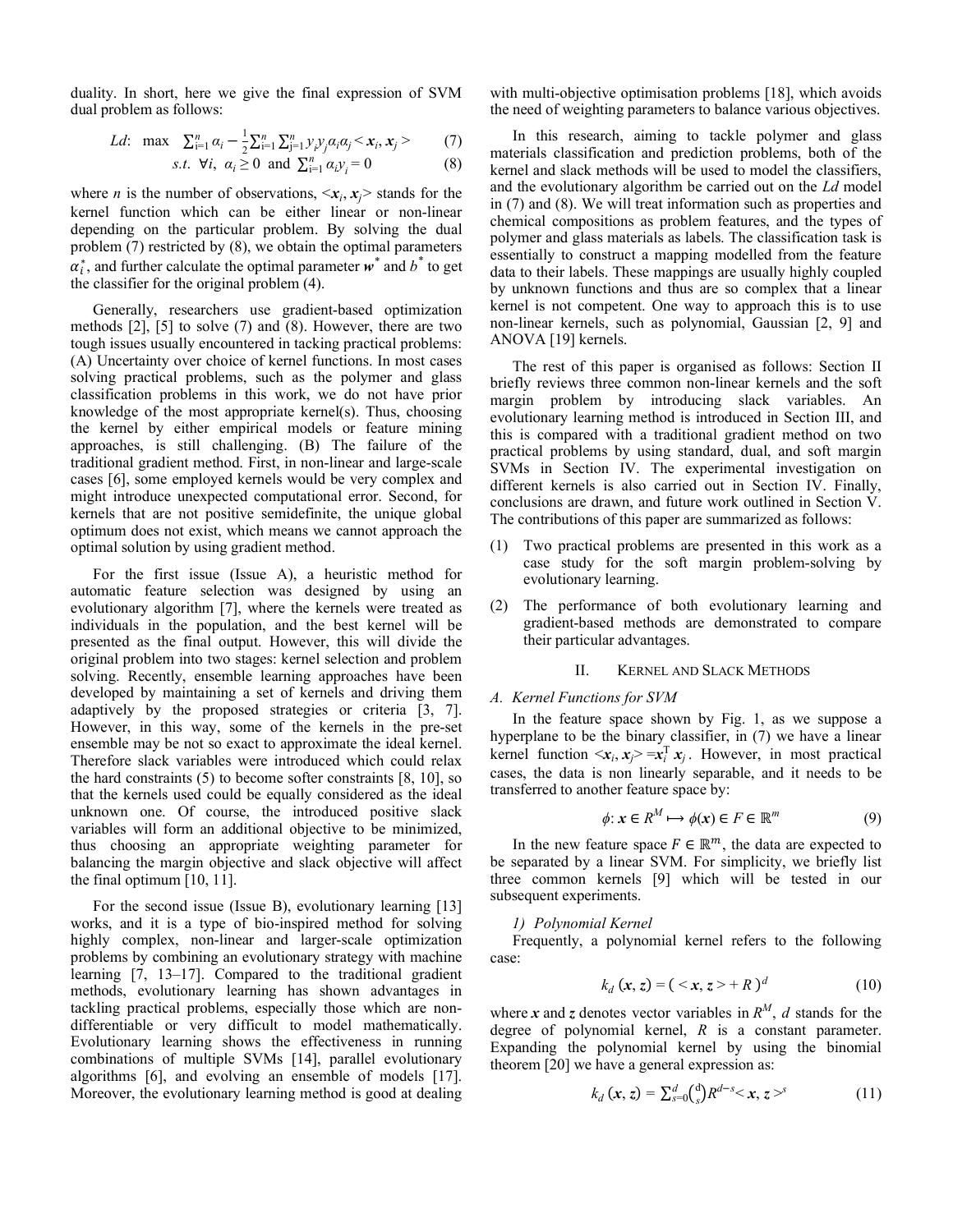where  $s = 0,1,...d$  is a integer parameter.

2) ANOVA kernel

First we define a feature mapping as follows:

$$
\phi_d: x \in R^M \mapsto \phi_A(x)_{(|A| = d)} \tag{12}
$$

where  $|A| = d$  denotes the cardinality of set A, and  $\phi_A(x)$  is defined as:

$$
\phi_A(x) = x_1^{i_1} x_2^{i_2} \dots x_n^{i_n} \tag{13}
$$

where  $A = (i_1, i_2, \dots, i_n) \in \{0, 1\}^n$  with a further restriction that:

$$
\sum_{j=1}^{n} i_j = d \tag{14}
$$

The ANOVA kernel is defined as the summation of all expressions that satisfy $|A| = d$ , as:

$$
k_d(x, z) = \langle \phi_d(x), \phi_d(z) \rangle = \sum_{|A| = d} \phi_d(x) \phi_d(z) \tag{15}
$$

## 3) Gaussian kernel

Given the mean square variance of population as  $\sigma > 0$ , the Gaussian kernel is defined as:

$$
k(x, z) = \exp\left(\frac{\left|\left|x-z\right|\right|^2}{2\sigma^2}\right) \tag{16}
$$

A Gaussian kernel is the most widely used kernel and it forms the hidden units of a radial basis function (RBF) network, and hence using this kernel will mean the hypotheses are radial basis function networks [5, 7]. It is therefore also referred to as the RBF kernel.

## B. Slack Method for Non Linearly Seperatable Data

We now return to the binary classification problem which is non-separated by a linear model, nor even by non-linear kernels. Here we take a linear case as an example. Recalling constraints (5), we now relax them by introducing slack variables as:

$$
s.t. \forall i, y_i (\langle \mathbf{w}, \mathbf{x}_i \rangle + b) \ge 1 - \varepsilon_i \tag{17}
$$

where  $\varepsilon_i$  ( $i = 1,..., n$ ) are positive slack variables for relaxing constraints. In order to minimize the number of wrong classifications, we need to introduce the second objective as a part of (4), as follows:

$$
\min \frac{1}{2} ||w||^2 + C \sum_{i=1}^n \varepsilon_i
$$
 (18)

where C is a constant factor parameter which determines the weight of wrong predictions (or not exact predictions). We expect both parts in (18) to be minimum.

By using a Lagrange multiplier and dual transform, the slack variable  $\varepsilon_i$  vanishes and we can get the dual SVM optimization problem below [18, 20]:

*Ld*: max 
$$
\sum_{i=1}^{n} \alpha_i - \frac{1}{2} \sum_{i=1}^{n} \sum_{j=1}^{n} y_j y_j \alpha_i \alpha_j < x_i, x_j >
$$
 (19)

s.t. 
$$
\forall i, 0 \le a_i \le C
$$
 and  $\sum_{i=1}^n a_i y_i = 0$  (20)

This term can be solved by the evolutionary algorithm introduced in Section III.

## III. EVOLUTIONARY COMPUTATION

In this section we combine evolutionary computation with SVM learning. Consider optimization problem (19) with constraint (20), for simplicity we re-term them to a standard format as:

$$
max \ f(\boldsymbol{a}) \tag{21}
$$

$$
s.t. \quad g(\boldsymbol{a})=0 \tag{22}
$$

$$
\forall i, \quad 0 \le a_i \le C \tag{23}
$$

Next, we will introduce the main steps of evolutionary computation to solve the above optimization problem.

### A. Population Initialization and Evaluation

Evolutionary computation starts from an initial population composed of a pre-specified number  $N$  of individuals representing potential solutions. In this work, solution vector  $\alpha$ is encoded by a real number bounded in  $[0, C]$ , i.e. the searching space for this problem is  $[0, C]^n$ . Generally, we generate individuals by uniform distribution on the hyperplane defined by (22) as the initial population, then evaluate the quality of each individual by calculating (21). For the maximum problem (21), an individual with higher fitness value calculated by (21) means that this individual will be given more chance to generate offspring in the population.

#### B. Evolution Strategy

Evolutionary strategy is a bio-inspired method for search and optimisation problems, and it mimics the natural environments, criteria and processes. There are many well-used evolutionary operators, such as simulated binary crossover (SBX) [22], polynomial-based mutation (PM) [23] and others [11, 13]. Here we take SBX as an example to introduce evolutionary strategy.

# 1) Parent Selection

For passing "good" properties to offspring, elite individuals with higher fitness values have more chance to be selected as parents. For SBX, we select two parents by the tournament method with an empirical fraction parameter  $TF = 0.75$  [23].

# 2) Generation by SBX and PM

In SBX generation, suppose that  $\alpha^1$  and  $\alpha^2$  are selected parents, for the randomly selected entry  $j$  ( $j = 1, 2, ..., n$ ) of  $\boldsymbol{\alpha}^1$ and  $\alpha^2$ , their offspring  $\alpha^1$  and  $\alpha^2$  are generated by:

$$
o_j^1 = 0.5 [(w_j + v_j) - \beta_1 \times (w_j - v_j)] \tag{24}
$$

$$
\boldsymbol{o}_j^2 = 0.5 \left[ \left( w_j + v_j \right) - \beta_2 \times \left( w_j - v_j \right) \right] \tag{25}
$$

where  $w_j = \max(\alpha_j^1)$  $v_j^1, \alpha_j^2$ ,  $v_j = \min_{j} (\alpha_j^1)$  $\int_{i}^{1} \alpha_{j}^{2}$ ,  $\beta_{k}$  (k = 1, 2) are defined as follows:

$$
\beta_k = \begin{cases}\n[r_k \times a_k]^{\frac{1}{\eta+1}} & \text{if } r_k \le \frac{1}{a_k} \\
\left[\frac{1}{(2 - r_k \times a_k)}\right] & \text{otherwise}\n\end{cases}
$$
\n(26)

where  $r_k$  ( $k = 1, 2$ ) are random numbers uniformly distributed in  $[0, 1]$ . Integer k is randomly chosen as 1 or 2 to determine a final offspring from  $\mathbf{0}^1$  and  $\mathbf{0}^2$ .  $\eta$  is the crossover distribution index;  $a_k$  are defined as follows (assuming that  $w_j \neq v_j$ ):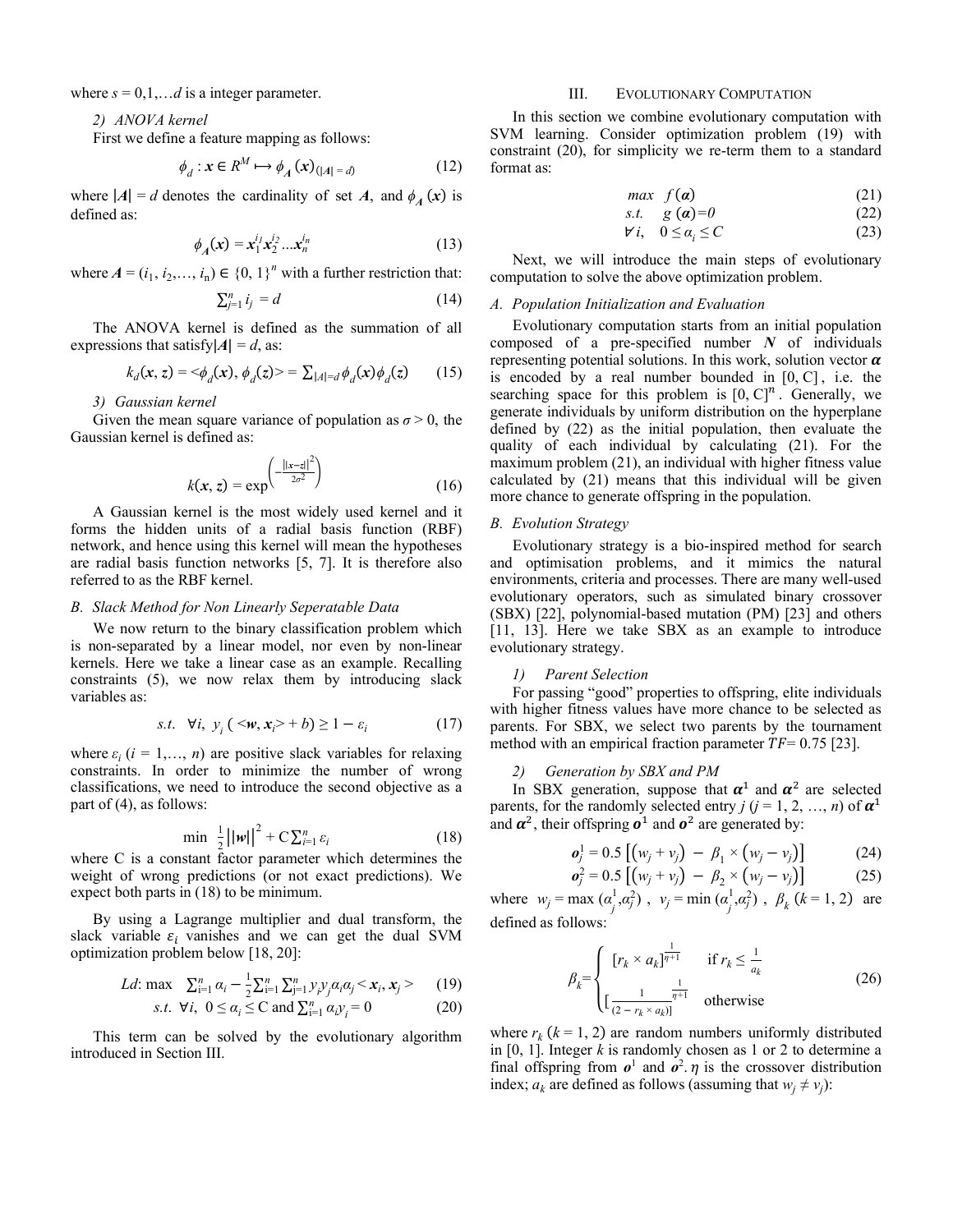$$
a_k = \begin{cases} 2 - \left[1 + 2\frac{(v_j - l_j)}{(w_j - v_j)}\right]^{-(\eta + 1)} & \text{if } k = 1\\ 2 - \left[1 + 2\frac{(u_j - w_j)}{(w_j - v_j)}\right]^{-(\eta + 1)} & \text{if } k = 2 \end{cases} \tag{27}
$$

where  $l_j$  and  $u_j$  are the lower and upper bounds of the *j*-th decision variable, respectively.

In PM, we randomly choose the *j*-th entry of individual  $\alpha$ to be evolved by the following equation:

$$
o_j = a_j + \delta_j \big( u_j - l_j \big) \tag{28}
$$

where parameter  $\delta_j$  is calculated by:

$$
\delta_j = \begin{cases} 2r + \frac{1}{[(1-2r)(1-\delta)^{\eta_m+1}]^{\eta_m+1}} - 1 & \text{if } r \le 0.5\\ 1 - \frac{1}{[2(1-r) + 2(r-0.5)(1-\delta)^{\eta_m+1}]^{\eta_m+1}} & \text{else} \end{cases}
$$
(29)

In the above, r are uniformly distributed random numbers in [0, 1], and  $\delta$  is defined as follows:

$$
\delta = \min \left[ (a_j - l_j), (u_j - a_j) \right] / (u_j - l_j) \tag{30}
$$

In (29),  $\eta_m$  is the mutation distribution parameter which controls the expectation of disturbance. Generally, we set it as:

$$
\eta_m = 100 + t \tag{31}
$$

where  $t$  denotes the number of evolving generations. In this case the mutation property will be calculated as:

$$
p_m = \frac{1}{n} + \frac{t}{t_{\text{max}}} \left( 1 - \frac{1}{n} \right) \tag{32}
$$

where  $t_{max}$  is the maximum number of evolving generations. As parameter  $\eta_m$  is a polynomial with respect to *t*, this is called polynomial mutation.

## 3) Environment Selection

These newly generated offspring individuals are then combined with their parents to form a new population. The combined population is maintained by environmental selection which mimics natural criteria [24]. For example, individuals with higher fitness values will be more likely to survive than those with lower fitness values. Another popular criterion is the diversity metric [24, 25] of a population, e.g. an individual with higher diversity will have more chance to be maintained in the population, in order to avoid the whole population falling into local optima. It should be noted that there are many criteria for environmental selection, and each criterion has its own advantages for population maintenance, thus the selection criterion should be designed specifically for a given practical problem. In this work, we will only use the fitness value of an individual for environmental selection.

# C. Termination Criterion

- *Criterion 1*: For a pre-specified number  $N_{\text{stay}}$ , e.g. 100, when the best fitness of elite individual (or other quality metric) is not improved for  $N_{\text{stay}}$  epochs.
- Criterion 2: Between two consecutive epochs, the improvement of fitness of the best elite individual should not be more than a small specified number as a threshold.

 Criterion 3: When the epoch reaches a pre-specified number  $N_{\text{epoch}}$  representing the maximum epoch.

It should be noted that we can use one of the above criteria as a termination condition, while sometimes all three criteria should be satisfied for higher qualified convergence.

#### IV. EXPERIMENTAL INVESTIGATION

# A. Two Practical Problems with Associated Datasets

# • *Problem* 1: Polymer Classification [27]

The work of Huan et al [26] provides a set of computed polymer data with 7 materials properties, namely atom type (AT), total atom number (AN), band gap (BG), atomization energy (AE), dielectric constant of electron (DE), dielectric constant of ion (DI) and total dielectric constant (DC). Within this data set are polymers labelled as distinct classes: (1) 'organic molecular crystal' and (2) 'organic polymer crystal'. The practical problem was to construct a classifier by using SVMs with various kernels and then train and test it with training and test sets, respectively.

This dataset contains 434 polymers [27], with 124 polymers classed as being of type 'organic molecular crystal' and 310 polymers as being of type 'organic polymer crystal'. For this study, we randomly selected 40% from each set of the two types to construct one test dataset. The remaining data was combined to form the training set. This gave a training set with 262 polymer data, and a test set with 172 polymer data. Each entry of polymer data was recorded as shown in Table I.

TABLE I. TWO EXAMPLE ENTRIES IN THE POLYMER DATASET

|     |                                        | Labels $(v)$ |     |               |     |      |             |           |
|-----|----------------------------------------|--------------|-----|---------------|-----|------|-------------|-----------|
| ID  | AT<br>DC<br>ВG<br>AE<br>DE<br>AN<br>DI |              |     |               |     |      | <b>Type</b> |           |
| 336 |                                        | 76           | 3.4 | $\Box 5.8$    | 3.0 | 0.78 | 3.8         | Organic   |
|     |                                        |              |     |               |     |      |             | polymer   |
| 944 | 3                                      | 60           | 6.2 | $\square$ 5.0 | 2.5 | 0.53 | 3.1         | Organic   |
|     |                                        |              |     |               |     |      |             | molecular |

#### • *Problem 2:* Glass Classification

We used a data set for 1,441 glasses composed of  $SiO<sub>2</sub>$ , Al<sub>2</sub>O<sub>3</sub>, B<sub>2</sub>O<sub>3</sub>, Na<sub>2</sub>O, K<sub>2</sub>O, MgO and CaO. We recorded their chemical compositions as feature variables (formatted so that the sum of these variables summed to 100), and converted their glass transition temperatures  $(Tg)$  to form a binary label of 'High  $Tg'$  or 'Low  $Tg'$  by follows:

$$
y_i = \begin{cases} \n\text{High} & \text{if } Tg_i \geq \overline{Tg} \\ \n\text{Low} & \text{if } Tg_i < \overline{Tg} \n\end{cases} \tag{33}
$$

where  $\overline{Tg}$  = 566 stands for the mean value of Tg of all 1,441 samples. Examples of data entry are shown in Table II.

TABLE II. TWO EXAMPLE ENTRIES IN THE GLASSES DATASET

|     | Compositional Variables $(x)$ |           |            |                   |        |           |    |      | Labels $(v)$ |
|-----|-------------------------------|-----------|------------|-------------------|--------|-----------|----|------|--------------|
| ID  | SiO <sub>2</sub>              | $Al_2O_3$ | $ B_2O_3 $ | Na <sub>2</sub> O | $K_2O$ | $MgO$ CaO |    | Tg/C | <b>Type</b>  |
| 25  | 30                            |           | 45         |                   |        |           | 10 | 475  | Low          |
| 128 | 80                            |           | 10         |                   | 10     |           |    | 658  | High         |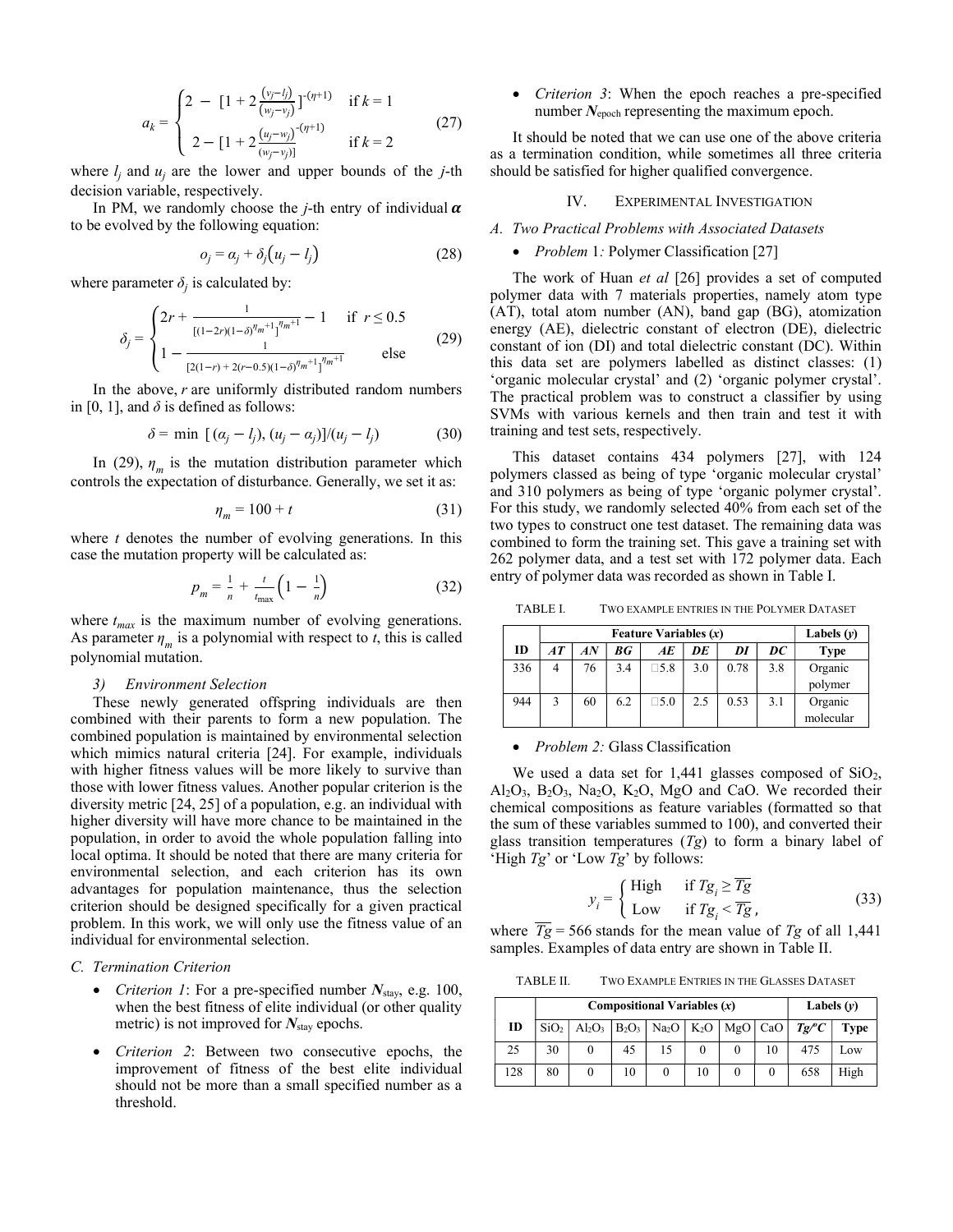The task was to construct a model which can classify glasses with high or low  $Tg$  with the aim that the constructed and trained model could predict  $Tg$  values using the labels 'High  $Tg$ ' or 'Low  $Tg$ ' when presented with new glass compositions.

# B. Experiment and Algorithm Setting

SVM was used to tackle the classification and prediction tasks with three commonly used kernels: the polynomial, Gaussian, and AVONA kernels. Both the traditional gradientbased training and evolutionary methods for dual soft margin problems are assessed in this research.

| Solver         | <b>SVMs</b>                |                        |                                    |       |  |  |  |  |
|----------------|----------------------------|------------------------|------------------------------------|-------|--|--|--|--|
|                | Standard:<br>$(4)$ & $(5)$ | Dual:<br>$(7)$ & $(8)$ | <b>Soft Margin:</b><br>(19) & (20) |       |  |  |  |  |
|                | $C = NULL$                 | $C = \infty$           | C > 0                              | C > 0 |  |  |  |  |
| Polynomial (P) | GM                         | EA                     | <b>GM</b>                          | EA    |  |  |  |  |
| Guassian (G)   | GМ                         | EA                     | <b>GM</b>                          | EA    |  |  |  |  |
| ANOVA (A)      | GM                         | EA                     | GM                                 | EA    |  |  |  |  |

TABLE III. DETAILS OF THE EXPERIMENTS

In Table III, GM and EA stand for the gradient method and evolutionary algorithm respectively. As the standard SVM cannot be solved by EA, we only use GM to solve (4) under (5). The dual SVM (7) under (8) is essentially equal to the standard SVM (4) under (5), thus we employ EA to solve (7) under (8). It should be noted that we should generate solution individual  $\alpha$  under restriction (8), just as that used in solving (19) under (20) with  $C = \infty$ . In summary, totally we have carried out 12 experiments as shown in Table III, which basically contains three SVMs on three kernels solved by GM and EA. For the soft margin model, we used both gradient and evolutionary methods to solve them, with the primary experiment settings are shown in Table IV.

TABLE IV. PRIMARY PARAMETER SETTINGS OF EXPERIMENTS

| <b>Parameter Setting for Evolutionary Algorithm</b> |                                               |                                     |                                                                  |  |  |  |  |  |  |
|-----------------------------------------------------|-----------------------------------------------|-------------------------------------|------------------------------------------------------------------|--|--|--|--|--|--|
| Population<br>Size N                                | <b>Constant C</b><br>in $(23)$                | Max Epoch<br>$N_{\rm epoch}$        | Non-improved<br><b>Epoch No. Nstay</b>                           |  |  |  |  |  |  |
| 100                                                 | $\{0.01, 0.1, 0,$<br>$1, 10^6$                | 100,000                             | 30                                                               |  |  |  |  |  |  |
| <b>Cross</b><br>Validation<br>Folds No.             | Crossover<br>Parameter $\eta$<br>in $(26)$    |                                     | <b>Tournament</b><br><b>Fraction</b> TF in<br>[22]               |  |  |  |  |  |  |
| 10                                                  | 20                                            |                                     | 0.75                                                             |  |  |  |  |  |  |
|                                                     | <b>Parameter Setting for Kernel Models</b>    |                                     |                                                                  |  |  |  |  |  |  |
| Polynomial<br>Kernel<br>Degree d in<br>(10)         | <b>ANOVA</b><br>Kernel<br>Degree d in<br>(14) |                                     | <b>Slack Variables</b><br>$\varepsilon_i$ (i =1, , n) in<br>(17) |  |  |  |  |  |  |
| $\{1, 2, 3\}$                                       |                                               | $\{\sqrt[2]{0.5}, \sqrt[2]{0.05}\}$ | 0.1                                                              |  |  |  |  |  |  |

In Table IV, the upper part shows the parameter setting for the evolutionary algorithm, where  $N$  stands for the pre-set number of individuals in the initial population, i.e. population size mentioned in section III.A. C is the parameter for bounding in (23) as well as the penalty parameter in (18),  $N_{\text{epoch}}$ stands for the pre-set maximum number of epoches, and  $N_{\text{stay}}$  denotes the pre-set epoch number for the so-called nonimprovement evolution. We used 10-fold cross-validation for our experiments, and the parameters for generating new offspring are  $\eta$ ,  $\eta_m$  and TF. The lower part of Table IV lists the primary parameters used in the kernels, where  $d$  stands for the kernel degrees used for polynomial and ANOVA kernels.  $\sigma$ denotes the mean-square variance in Gaussian kernel, and  $\varepsilon_i$  is the  $i<sup>th</sup>$  slack variable in (17). It should be noted that some of the parameters arise from literature and some of them are drawn from trials. For instance, the bounding C in (23) in our experiment comes from an empirical set  $\{0.01, 0.1, 0, 1, 10^6\}$ , as there is no prior knowledge of these practical problems presented in this work.

# C. Metrics and Results Analysis

As both practical problems are binary classification tasks, we can record outputs as one of four commonly used variables, i.e. the false positive (FP), true positive (TP), false negative (FN) and true negative (TN) values as results. In addition, the metrics of accuracy  $(A)$ , precision  $(P)$ , recall  $(R)$  and  $F_1$ -score  $(F_1)$  are calculated as follows:

$$
A = \frac{\text{TP+TN}}{\text{FP+TP+TN+FN}} \times 100\%
$$
 (34)

$$
P = \frac{\text{TP}}{\text{FP+TP}} \times 100\%
$$
 (35)

$$
R = \frac{\text{TP}}{\text{FP+TN}} \times 100\%
$$
 (36)

$$
F_1 = \frac{2PR}{P+R} = \frac{2TP}{2TP+FP+FN} \times 100\% \tag{37}
$$

Due to space limitations, we do not listed here all metrics results, but only the accuracy A for illustration. In the 10-fold cross-validation, we calculate the mean accuracy  $\overline{A}$  and standard deviation  $\sigma_A$  of 10 accuracy scores as follows:

$$
\overline{A} = \frac{1}{10} \sum_{i=1}^{10} A_i
$$
 (38)

$$
\sigma_A = \sqrt{\frac{1}{10 - 1} \sum_{i=1}^{10} (A_i - \overline{A})^2}
$$
 (39)

For evolutionary computation, the mean values of 30 independent runs were used for final results.

#### Results of Polymer Classification and Prediction

As shown in Table V, the standard SVMs (4), (5) used the gradient method to enable them to be solved. For the soft margin problems (19), (20) both gradient and evolutionary methods were used with various values of parameter C, with only the best results listed in Table V. For dual SVMs (7), (8) only the evolutionary method was used, but with  $C = 10^6$ replacing  $C = \infty$ .

There are two points to be noted here: (1) In fact, the standard SVM (C=NULL) and dual SVM (solved by EA with  $C=\infty$ ) are equal. However, when  $C = 10^6$  was used to replace C  $= \infty$ , some errors were introduced. Thus, the gradient method should be preferred for the standard and the dual SVM model. (2) Each evolutionary computation starts from a random initialized population, thus a number<sup>1</sup> of independent runs are

<sup>&</sup>lt;sup>1</sup> In this work,  $30 \times$  independent run are carried out on each trial.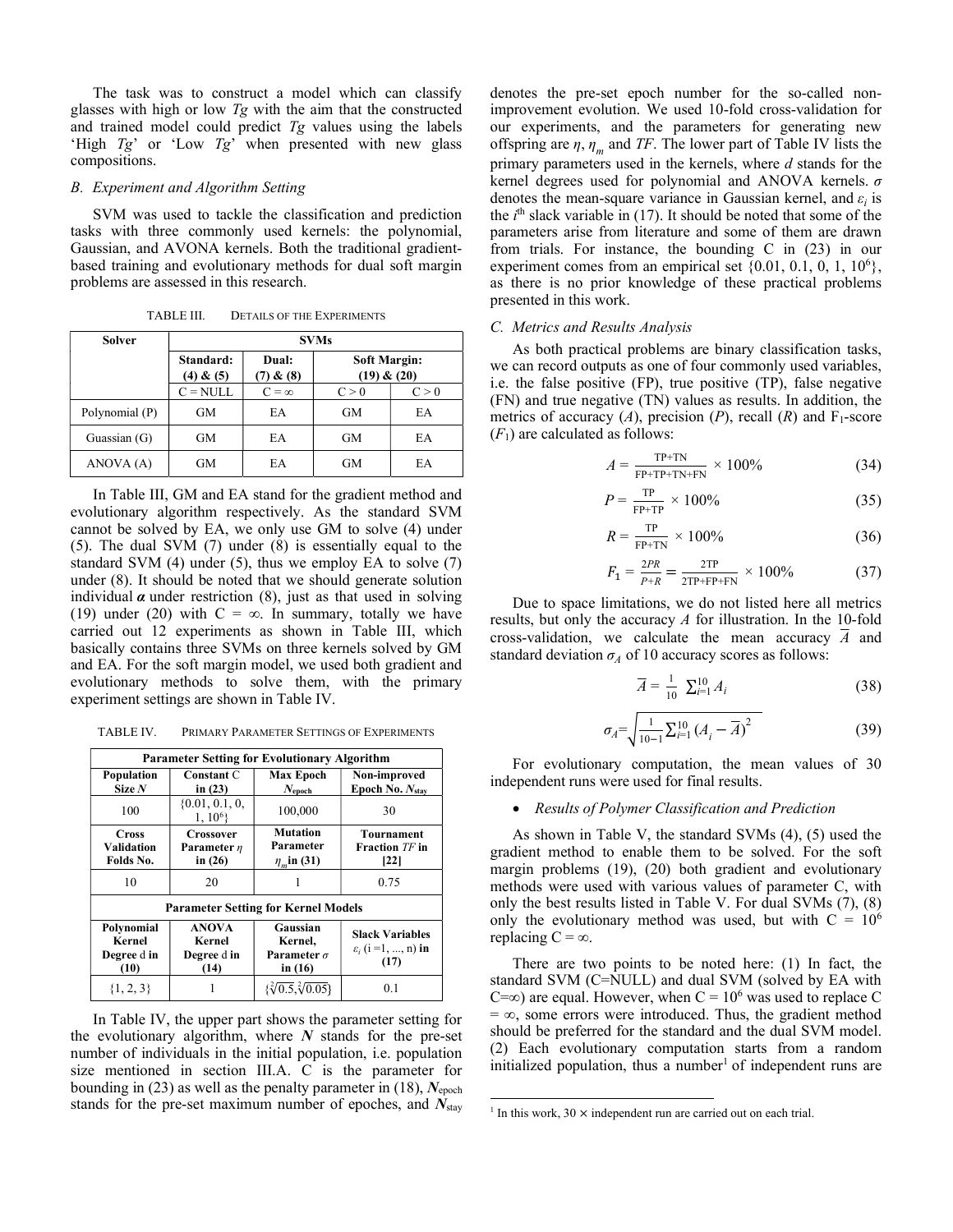needed. However, the aim of evolutionary computation is to find the support vectors via solving (19) or (21), and all 30 runs with respect to any case had converged to give the same support vectors. Thus, we cannot obtain the statistical analysis for the classification results, though we could obtain the results of  $\alpha$  in each of the 30 runs with slight differences.

|               | <b>Cross Validation on Training Data Set</b> |                |     |    |    |                |            |  |  |
|---------------|----------------------------------------------|----------------|-----|----|----|----------------|------------|--|--|
| Model         | Kernel                                       | <b>FN</b>      | TP  | FP | TN | $\overline{A}$ | $\sigma_A$ |  |  |
| $(4)$ , $(5)$ | $P(C=0)$                                     | 24             | 169 | 17 | 52 | 84.4%          | 6.2%       |  |  |
| by            | $G(C=0)$                                     | 15             | 169 | 17 | 61 | 87.8%          | 6.8%       |  |  |
| GM            | $A(C=0)$                                     | 15             | 167 | 19 | 61 | 87.0%          | 6.3%       |  |  |
| (7), (8)      | $P(C=10^6)$                                  | 8              | 148 | 38 | 68 | 82.4%          | 8.5%       |  |  |
| by EM         | G $(C=10^6)$                                 | 10             | 150 | 36 | 66 | 82.4%          | 8.0%       |  |  |
|               | $A (C=10^6)$                                 | $\overline{2}$ | 147 | 39 | 74 | 84.3%          | 7.0%       |  |  |
| $(19)$ ,      | $P(C=0.1)$                                   | 23             | 169 | 17 | 53 | 84.8%          | 5.6%       |  |  |
| $(20)$ by     | $G(C=0.1)$                                   | 39             | 180 | 6  | 37 | 82.8%          | 4.6%       |  |  |
| GM            | $A (C=0.1)$                                  | 16             | 167 | 19 | 60 | 86.6%          | 6.6%       |  |  |
| $(19)$ ,      | $P(C=0.01)$                                  | 18             | 170 | 16 | 58 | 87.0%          | $6.2\%$    |  |  |
| $(20)$ by     | $G(C=1)$                                     | 24             | 171 | 15 | 52 | 85.1%          | 2.9%       |  |  |
| EM            | $A (C=0.1)$                                  | 9              | 161 | 25 | 67 | 87.0%          | 3.8%       |  |  |

TABLE V. (B) RESULTS OF POLYMER PREDICTION

| <b>Prediction on Test Data Set</b> |              |    |     |    |    |                  |  |  |  |
|------------------------------------|--------------|----|-----|----|----|------------------|--|--|--|
| Model                              | Kernel       | FN | TP  | FP | TN | $\boldsymbol{A}$ |  |  |  |
| $(4)$ , $(5)$                      | $P(C=0)$     | 17 | 114 | 10 | 31 | 84.3%            |  |  |  |
| by                                 | $G(C=0)$     | 11 | 116 | 8  | 37 | 89.0%            |  |  |  |
| GM                                 | $A(C=0)$     | 5  | 104 | 20 | 43 | 85.5%            |  |  |  |
| (7), (8)                           | $P(C=10^6)$  | 9  | 102 | 22 | 39 | 82.0%            |  |  |  |
| by EA                              | $G(C=10^6)$  | 8  | 104 | 20 | 40 | 83.7%            |  |  |  |
|                                    | A $(C=10^6)$ | 5  | 97  | 27 | 43 | 81.4%            |  |  |  |
| (19),                              | $P(C=0.1)$   | 17 | 115 | 9  | 31 | 84.9%            |  |  |  |
| $(20)$ by                          | $G(C=0.1)$   | 29 | 121 | 3  | 19 | 81.4%            |  |  |  |
| GM                                 | $A (C=0.1)$  | 15 | 120 | 4  | 33 | 89.0%            |  |  |  |
| (19),                              | $P(C=0.01)$  | 18 | 114 | 10 | 30 | 83.7%            |  |  |  |
| $(20)$ by                          | $G(C=1)$     | 19 | 117 | 7  | 29 | 84.9%            |  |  |  |
| EA                                 | $A (C=0.1)$  | 11 | 115 | 9  | 37 | 88.4%            |  |  |  |

With respect to the methods used, for soft margin SVM, the evolutionary method performs better at cross validation in Table IV. In Table V, GM was a completely winner for 3 kernels, when comparing  $(4)$ ,  $(5)$  by GM' with  $(7)$ ,  $(8)$  by EA' as these two models are equal, and win 2 out of 3 when comparing '(19), (20) by GM' to '(19), (20) by EA'. EA wins only in 1 out of 3 on the Gaussian kernel.

With respect to the performance of kernels in Table IV and V, the ANOVA kernel wins 5 out of 8 experiments, and holds rank 2 for twice; while the Gaussian and polynomial kernel win 2 out of 8 experiments respectively (there is a draw best between ANOVA and polynomial kernel). However, it should be noted that the Gaussian kernel used in basic SVM exhibited the highest prediction accuracy which was also achieved by dual SVM with ANOVA kernel.

## Results of Glass Classification and Prediction

As shown in Table VI, the gradient method on standard SVM (4), (5) performs better than the evolutionary algorithm on dual SVM (7), (8), on all three kernels. While in the soft margin SVM, the evolutionary method outperforms slightly the gradient method, as shown in both cross validation in Table VI (A) and prediction in Table VI (B). Moreover, it is noted that the FN scores are obviously different between the gradient method and the evolutionary method, however, the reasons for this still require further investigation.

| <b>Cross Validation on Training Data Set</b> |              |     |     |     |     |                |            |  |  |
|----------------------------------------------|--------------|-----|-----|-----|-----|----------------|------------|--|--|
| Model                                        | Kernel       | FN  | TP  | FP  | TN  | $\overline{A}$ | $\sigma_A$ |  |  |
| $(4)$ , $(5)$                                | $P(C=0)$     | 8   | 223 | 145 | 633 | 84.8%          | 2.8%       |  |  |
| by                                           | $G(C=0)$     | 6   | 260 | 108 | 635 | 88.7%          | 3.8%       |  |  |
| GM                                           | A $(C=0)$    | 9   | 219 | 149 | 632 | 84.3%          | $2.0\%$    |  |  |
| (7), (8)                                     | $P(C=10^6)$  | 125 | 286 | 82  | 516 | 79.5%          | 5.5%       |  |  |
| by EA                                        | G $(C=10^6)$ | 116 | 337 | 31  | 525 | 85.4%          | 3.8%       |  |  |
|                                              | $A (C=10^6)$ | 76  | 266 | 102 | 565 | 82.4%          | $3.0\%$    |  |  |
| (19),                                        | $P(C=0.1)$   | 8   | 219 | 149 | 633 | 84.4%          | 2.4%       |  |  |
| $(20)$ by                                    | $G(C=0.1)$   | 4   | 224 | 144 | 637 | 85.3%          | $3.0\%$    |  |  |
| GM                                           | $A (C=0.1)$  | 4   | 224 | 144 | 637 | 85.3%          | $3.0\%$    |  |  |
| (19),                                        | $P(C=0.01)$  | 53  | 271 | 97  | 588 | 85.1%          | 4.4%       |  |  |
| $(20)$ by                                    | $G(C=1)$     | 39  | 311 | 57  | 602 | 90.5%          | 3.5%       |  |  |
| EA                                           | $A (C=0.1)$  | 59  | 272 | 96  | 582 | 84.6%          | 2.4%       |  |  |

TABLE VI. (A) RESULTS OF GLASS CLASSIFICATION

| <b>Prediction on Test Data Set</b> |              |                  |     |    |     |                  |  |  |  |  |
|------------------------------------|--------------|------------------|-----|----|-----|------------------|--|--|--|--|
| Model                              | Kernel       | FN               | TP  | FP | TN  | $\boldsymbol{A}$ |  |  |  |  |
| $(4)$ , $(5)$                      | $P(C=0)$     | $\theta$         | 100 | 59 | 273 | 86.3%            |  |  |  |  |
| by                                 | $G(C=0)$     | 3                | 115 | 44 | 270 | 89.1%            |  |  |  |  |
| GM                                 | $A(C=0)$     | 3                | 101 | 58 | 270 | 85.9%            |  |  |  |  |
| (7), (8)                           | $P(C=10^6)$  | 50               | 123 | 36 | 223 | 80.1%            |  |  |  |  |
| by EA                              | G $(C=10^6)$ | 37               | 149 | 10 | 236 | 89.1%            |  |  |  |  |
|                                    | $A (C=10^6)$ | 35               | 111 | 48 | 238 | 80.8%            |  |  |  |  |
| (19),                              | $P(C=0.1)$   | $\boldsymbol{0}$ | 100 | 59 | 270 | 86.3%            |  |  |  |  |
| $(20)$ by                          | $G(C=0.1)$   | 0                | 97  | 62 | 273 | 85.7%            |  |  |  |  |
| GM                                 | $A(C=0.1)$   | $\theta$         | 97  | 62 | 273 | 85.7%            |  |  |  |  |
| (19),                              | $P(C=0.01)$  | 18               | 121 | 38 | 255 | 87.0%            |  |  |  |  |
| $(20)$ by                          | $G(C=1)$     | 10               | 138 | 21 | 263 | 92.8%            |  |  |  |  |
| EA                                 | $A(C=0.1)$   | 24               | 121 | 38 | 249 | 85.7%            |  |  |  |  |

In the soft margin problem, the Gaussian kernel solved by the evolutionary method achieved high accuracies at 90.5% (in Table VI (A)) and 92.8% (in Table VI (B)) in cross validation and predictions, respectively. Thus we can conclude that the Gaussian kernel is more promising than the other two in the glass Tg classification and prediction.

- Further Analysis
- a) Parameters. All parameters in Table IV may affect the final results in Table V and Table VI. Thus, it is difficult to prepare absolutely fair comparisons between SVM models, kernels and solvers.